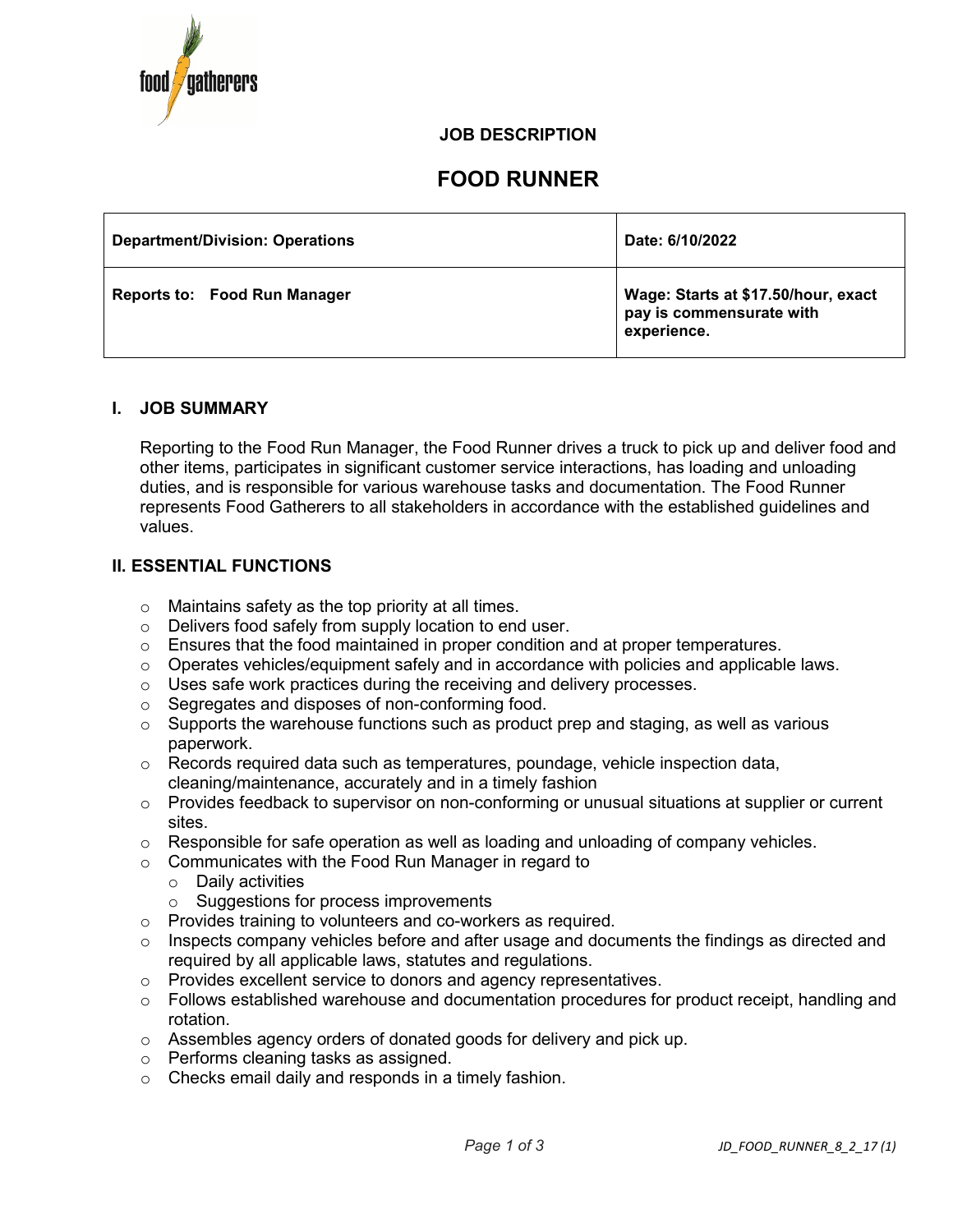- $\circ$  Complies with the organization's policies and procedures, work rules, safety requirements, quality standards, and applicable local, State, and Federal laws, traffic regulations, and industry guidelines.
- $\circ$  Performs other related duties and responsibilities as needed and assigned.

# III.**SUPERVISORY RESPONSIBILITIES**

• No Supervisory Responsibilities

## **IV. QUALIFICATIONS**

#### o **Education / Training**

o High School Diploma or GED

#### o **Experience**

o Some warehouse **or** delivery experience preferred but not required

#### o **Licenses / Certifications**

- $\circ$  Valid Chauffeur's license required by the Michigan Department of Transportation;
- o ServSafe Food Safety Handler Certification (within 6 months of hire);
- $\circ$  Warehouse Equipment Certification (forklift, pallet jack; within 6 months of hire)

#### o **Competencies (Knowledge, Skills, Abilities, Behaviors)**

- $\circ$  Commitment to the organization's mission
- o Ability to read and speak English
- o Uses good judgment and discretion
- o Possesses strong ethical character
- $\circ$  Works cooperatively and effectively with other FG staff and volunteers in a collaborative environment
- $\circ$  Manages multiple priorities under aggressive deadlines, and manages time efficiently
- o Maintains safety as a priority at all times
- o Provides excellent customer service
- $\circ$  Gives and receives feedback in a respectful and productive way
- $\circ$  Represents Food Gatherers in a professional manner under a variety of conditions.
- $\circ$  Monitors communication (email, voicemail) during assigned hours and responds within an appropriate timeframe (high priority within 24 hours)
- o Excellent driving record
- o Excellent verbal communication and customer service
- o Data entry
- o Knowledge of traffic regulations,
- o Knowledge of Microsoft Word

# **V. ADDITIONAL REQUIREMENTS WITH OR WITHOUT REASONABLE ACCOMMODATION**

# o **Mental Demands / Judgment Required**

o Standard practices are applied in following established procedures and making some